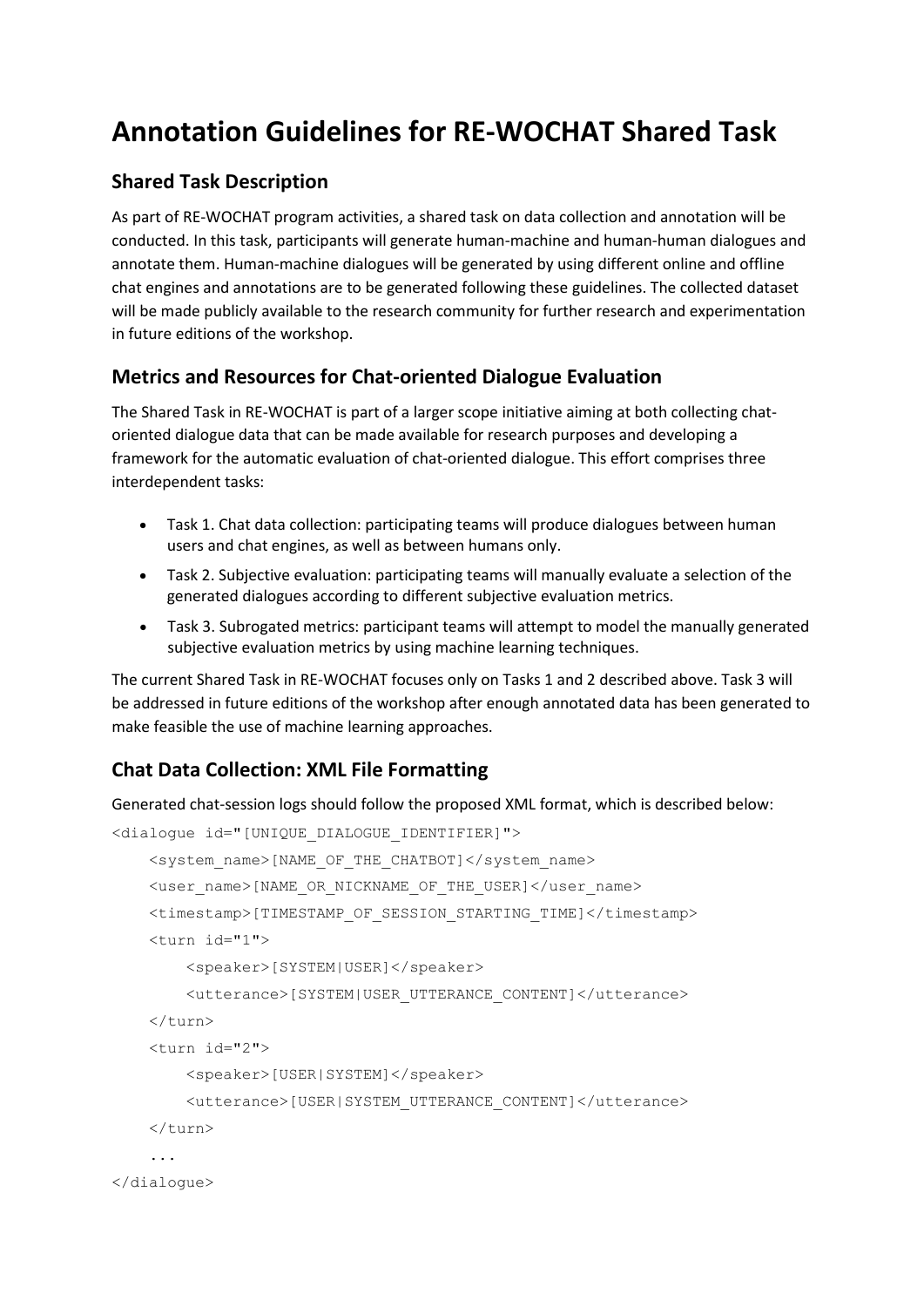Important notes related to chat-session log file formatting:

- The UNIQUE DIALOGUE IDENTIFIER is a string (chatbot name or 'human') followed by an integer sequentially assigned from 00000 to 99999 based on the time stamp of the session.
- For human-human dialogues,  $\langle$ system\_name $\rangle$  and  $\langle$ user\_name $\rangle$  tags should be replaced by  $\langle$ user1\_name> and  $\langle$ user2\_name>. Similarly, for multiparty chat sessions any arbitrary number of  $\langle user|$  name> tags might be added.
- The valid entries for the <speaker> field in a dialogue session are restricted to the same ones defined in the  $\leq$  [value] name> tags. For instance, for a dialogue session including <system\_name> and <user\_name> tags, the only valid entries for <speaker> are SYSTEM and USER.
- Within the utterance contents, any occurrence of speaker names (as defined within the  $\langle$ [value] name> tags) must be replaced by its corresponding tag. For instance, given the definition <system\_name>IRIS</system\_name>, the utterance "about you Iris, you are very funny indeed" must be reported as <utterance>about you SYSTEM NAME, you are very funny indeed</utterance>.
- Additional optional tags can be included inside any  $\tt <sub>turn</sub>$  definition such as, for instance, individual turn's timestamps, dialogue context information or metadata, and evaluationrelated annotations. Evaluation-related annotations are described in detail in the following section.

#### **Subjective Evaluation: XML Annotation Formatting**

The proposed subjective evaluation comprises the assignment of one (out of three) basic subjective score to each turn in a chatting session. The three possible valid tags for the subjective scores are: </VALID>, </ACCEPTABLE> and </INVALID>. These three subjective scores should be used according to the following conventions:

- </VALID>: this score is used to access a response that is semantically and pragmatically valid given the previous utterance as well as the previous recent dialogue context. Some examples of </VALID> responses to <utterance>how old are you?</utterance> include, for instance, <utterance>I am 25</utterance>, <utterance>older than you, for sure</utterance> and <utterance>I am quite young</utterance>.
- </ACCEPTABLE>: this score is used to access a response that is not necessarily semantically valid but can be acceptable, given the previous recent dialogue context, from the pragmatic point of view. Some examples of </ACCEPTABLE> responses to <utterance>how old are you?</utterance> include, for instance, <utterance>let us better talk about food</utterance>, <utterance>how old are you?</utterance> and <utterance>what did you say before?</utterance>.
- </INVALID>: this score is used to access a response that is definitively invalid given the previous utterance and the recent dialogue context. Some examples of </INVALID> responses to <utterance>how old are you?</utterance> include, for instance, <utterance>he goes to the supermarket every Saturday</utterance>, <utterance>I do not like pizza</utterance> and <utterance>you seem to be running out of money</utterance>.